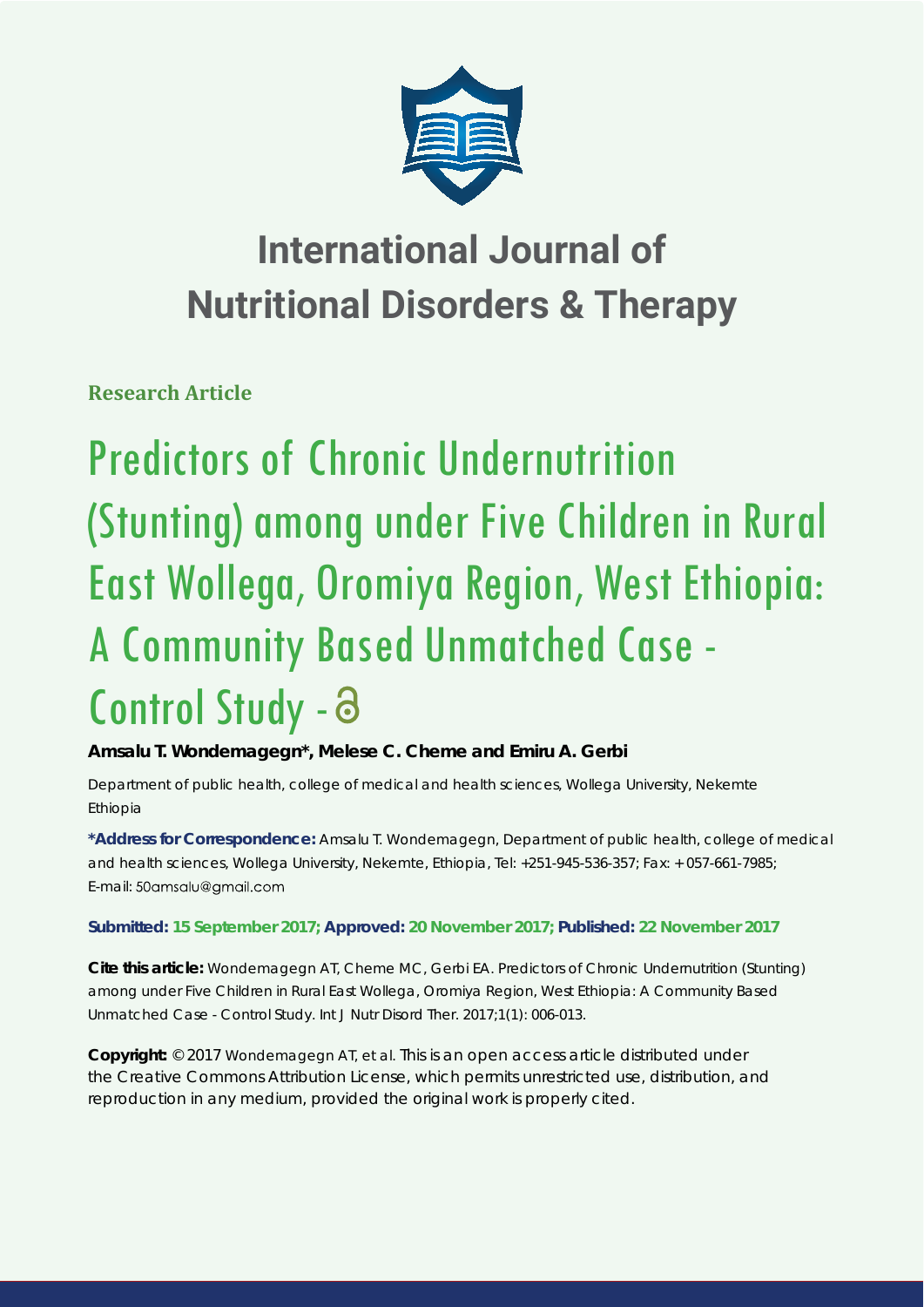# **ABSTRACT**

**Background:** Chronic childhood undernutrition (stunting) becomes an underlying cause of morbidity and mortality in children as well as increasing susceptibility to different diseases later in adolescents and adults. Thus the objective of the present study was to identify determinants of chronic undernutrition among children under five years aged in rural west Ethiopia as careful understanding of these factors will help to design appropriate interventions.

**Methods:** Community based case control study was conducted on 1038 (346 cases and 692 controls) samples of children under five years aged with their respective mothers from March to July, 2016. The data was collected through interview and anthropometric measurement. Odds ratio and 95% CI (confidence interval) was estimated to identify predictors of stunting using multivariate logistic regression.

Results: The overall response rate was 94.5%. Stunting was significantly associated with being male children [Adjusted Odds Ratio (AOR) = 2.458 95%CI = 1.52, 3.99], high birth order (AOR = 1.707 95%CI = 1.02, 2.857), narrow birth interval (AOR = 4.69 95%CI = 1.613, 13.66), lack of ownership of farm land (AOR = 1.698 95%CI = 1.035, 2.785), open field waste disposal, diarrhea (AOR = 2.44 95%CI = 1.42, 4.19), short duration of breast feeding ((AOR = 2.15 95%CI = 1.249, 3.707) and use of bottle (AOR = 2.49 95%CI = 1.312, 4.725) and hand  $(AOR = 2.39 95\% CI = 1.226, 4.67)$  for feeding of complementary foods.

Conclusions: Stunting was significantly associated with male sex, high birth order, narrow birth interval, lack of possession of agricultural land, poor sanitation, diarrhea, inappropriate IYCF (infant and young child feeding) practices like; short duration of breast feeding and mothers utilization of bottle and hand for feeding additional foods. Thus organized efforts aimed at improving sanitary condition and IYCF practices of the rural community is necessarily in order to tackle the problem of undernutrition in children. More over mothers needs to be encouraged to space births through use of family planning services.

**Keywords:** Ethiopia; East Wollega; Under Five Children; Chronic Nutritional Status; Stunting

# **ABBREVIATIONS**

AKs: Administrative Kebeles ; ANC: Anti Natal Care; BF: Breast Feeding; CF: Complementary Feeding; CI: Confidence Interval; DHS: Demographic and Health Survey; EMDHS: Ethiopia Mini Demographic and Health Survey; H/A: Height-for-age; HAZ: Height for age Z score; HHs: House Holds; IYCF: Infant and Young Child Feeding; OR: Odds Ratio; AOR: Adjusted Odds Ratio; SD: Standard Deviation; UNICEF: United Nations Children's Fund; WHO: World Health Organization

#### **INTRODUCTION**

One form of undernutrition in children is chronic undernutrition (stunting), which refers to low height-for-age, which reflects a failure to reach linear growth potential as a result of suboptimal health and/ or nutritional conditions [1,2]. Chronic under nutrition (stunting) is still significant public health problems mainly in least developed countries. According to previous nationwide study, the prevalence of stunting in developing countries was 38% in 2011 [3]. In the same fashion a study found the prevalence of stunting among under five children in the horn of east Africa was 38% [4]. Even if, stunting is in decreasing trend over the years, prevalence of stunting is still in serious condition in Ethiopia. According to Ethiopia Demographic and Health Survey (EDHS) 2011, 44% of Ethiopian under five children were stunted and about 40% of under five children were stunted according to mini EDHS 2014 report [5,6]. In the region of the study area, according to EDHS 2011, 41.4% of under five children are stunted [5]. In addition mini EDHS 2014 regional report showed 38.2% of under five children were stunted, and 18.6% severely stunted [6]. This figure is much higher than the national as well as regional figures of wasting and underweight. As different literatures reported this highly prevalent problem becomes the causes of various morbidity and mortality conditions in under five children. For example in the horn of east Africa, it is estimated that about 5 million children die each year before reaching their fifth birthday as a result of subordinating effect of poor nutritional status on familiar communicable diseases [7]. Contemporaneously in Ethiopia about 10% of children die each year before reaching their first birthday due to subordinating effect of poor nutritional status [8]. Chronic under nutrition (stunting) has been associated with poor learning ability and low productivity, which intern had an effect on economic growth of a country. Moreover, chronic under nutrition (stunting) in childhood may be associated with adult stunting and which inter leads to have low birth weight babies thus, have an intergenerational impact [9,10]. Various studies done in different area of Ethiopia showed the magnitude of chronic undernutrition but these studies do not provide sufficient evidence on those risk factors leading to chronic undernutrition. In addition previous local studies mainly try to show the association between socioeconomic and demographic factors such as family income/ wealth status/, farm land, education status, family size, child's age and gender [11-18] with chronic under nutrition through cross sectional survey. Only few studies were reported about the association between chronic undernutrition and risk factors like Infant and Young Child Feeding (IYCF) practices which includes pre-lacteal feeding [12,14], time of initiation of breast feeding [5], feeding of colostrum [12], duration of exclusive breast feeding [5,18], duration of breast feeding [5,14], age at complementary feeding [5,14], the type and frequency of complementary foods [14] and methods of complementary feeding [12,14,17] as well as environmental health state like water supply, sanitation and housing conditions [11,12,15,16]. However, most of these surveys were conducted on insufficient number of study participants and used cross sectional study designs which are not appropriate to identify risk factors of chronic under nutrition (stunting). Thus, the main objective of this study was to identify determinants of chronic undernutrition among children under five years aged in rural east Wollega, Oromiya region, West Ethiopia from March to July, 2016. Hence, the results of this study would help to know the contributing factors of the problem. Identifying the risk factors related with nutritional status of under five children in the study area would enable to guide public health planners and policy makers to design appropriate nutritional intervention programs to alleviate the problem and its associated consequences.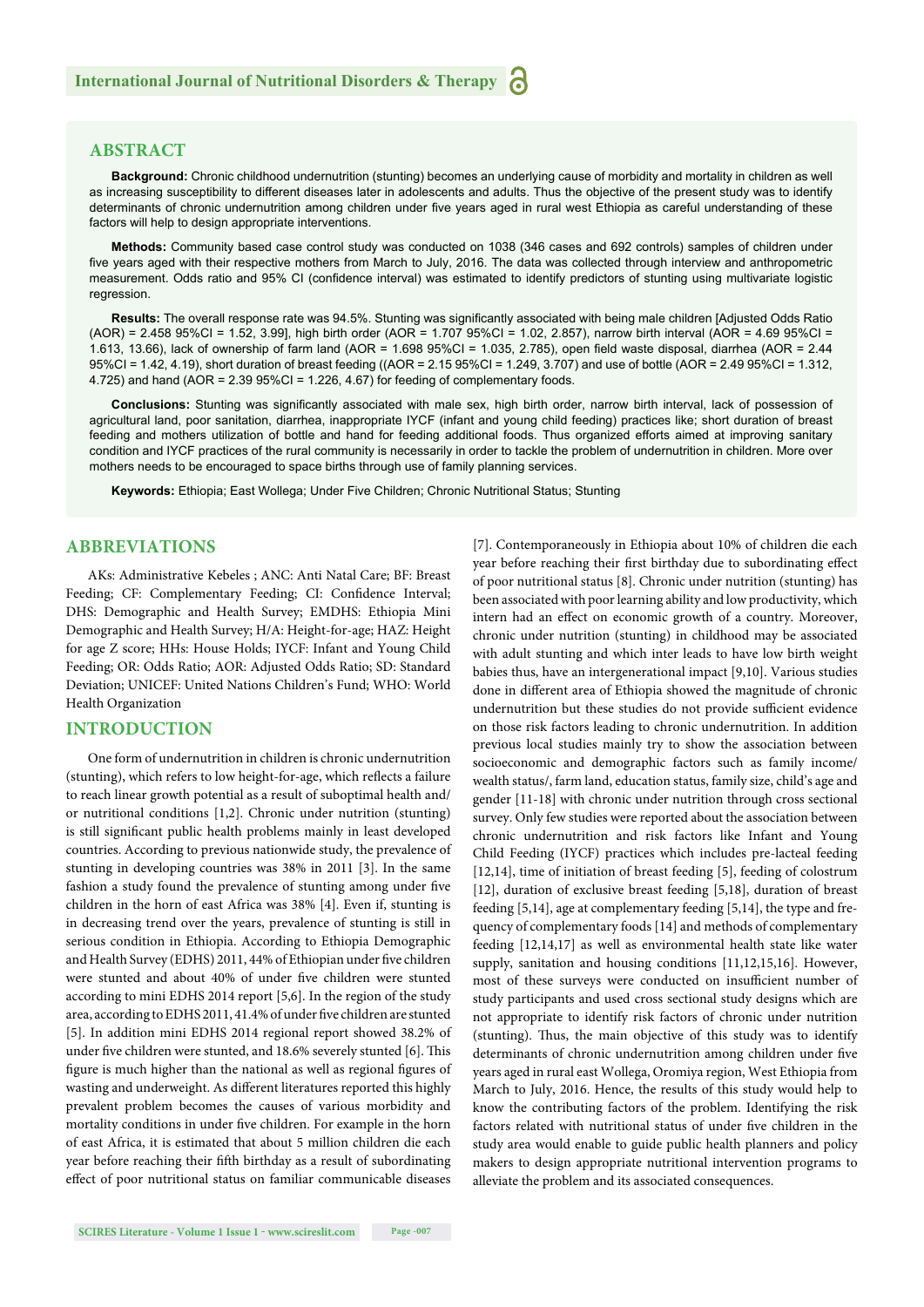# **METHODS AND MATERIALS**

#### **Study design and setting**

A community based case control study was employed to identify factors related to chronic nutritional status among children under five years aged in the study area by using quantitative research method. The study was conducted in East Wollega zone, west Ethiopia from March to July, 2016. East Wollega zone has a capital town of Nekemte. The town is located in western direction of Oromiya region about 328 km from Addis Ababa, the capital city of Ethiopia. The zone is formed by 17 Woreda; each of the Woreda is formed from many administrative Kebeles. For majority of the population, the livelihood depends directly or indirectly on agriculture.

#### **Study participants and variables**

The study populations was selected children under five years aged who have chronic undernutrition [Height for age < -2SD (Standard Deviation)] for cases and selected children under five years aged who have not chronically undernourished (Height for age  $\ge$  -2SD) for controls, and their corresponding mothers/care givers. The study participants (both cases and controls) were identified by investigators prior to actual data collections and households with the cases and controls are marked through code. The sample size was calculated using, two population proportion determination formulas on Epi Info version 3.5.1 statcalc, by using the following assumptions: proportion of illiteracy among the mothers of the controls to be 66.1% and of the cases  $75.0\%$  [8],  $95\%$  confidence interval,  $80\%$  power of the study, control to case ratio of 2:1 to detect an odds ratio of 1.54 [15], the final sample size after adding 5% non-response rate is becoming 1039 (346 cases and 692 controls). The sampling procedures used to select representative sample was multi-stage by using simple random sampling method. Representative Woreda in the zone was selected by lottery. Next, the representative Administrative Kebeles (AKs) in each selected district was selected by lottery. In the selected AKs of the districts households having under five children was identified. The names of identified HHs having under five children was coded by number. Then this HHs was selected by random number in each study AKs of the districts proportionally. Selected subjects were first assessed for stunting.

- The primary sampling unit was Woreda.
- The secondary sampling unit was Kebeles.
- The tertiary sampling unit was HHs having under five children
- The study units was individuals (mother-child pairs)

The outcome variable of this study was chronic under nutritional status (stunting status) among selected under five children. Risk factors related to poor nutritional status were observed based on UNICEF's (United Nations Children's Fund) malnutrition conceptual framework. This factors are intertwined with each other and can be grouped and put in hierarchy as immediate (biological), underlying or behavioral and basic or structural risk factors depending on their proximate contribution for the occurrences of the problem under nutrition. Accordingly the most immediate risk factors are poor diet and disease which have direct influences on child nutritional status and which are themselves influenced by a set of underlying factors; household food security, maternal/ child caring practices and access to health services and healthy environment. These underlying factors themselves are influenced by the basic factors (socio-economic and political conditions).

## **Instruments and measurements**

The data was collected using structured questionnaire and anthropometric measurements. The questionnaire was initially be prepared in English and then translated into the local language. Information regarding to socioeconomic and demographic factors, child factors, maternal factors and environmental health conditions was collected from mothers/caregivers by face to face interview. Anthropometric data was obtained by measuring height of children. Standing height for those who is 24 months and older was measured without any footwear to the nearest 0.1 cm using a standard calibrated bar. The height was compared with the new WHO (World Health Organization) child growth standards, 2006 reference data for that particular age and sex to get height for age. Children below 24 months of age (below 85 cm) were measured in a recumbent position by using a length board. In addition the correct age of a child was elicited from the child's vaccination card and mother's recall.

#### **Data quality assurance and analysis**

Before actual data collection recruitment of educated individuals who had previous experience of data collection and who speak local languages spoken in the study area were performed. In addition one week intensive training was given to the interviewers and supervisors regarding to the objectives of the study, administration of the tool, anthropometric measurements and ethical issue. On daily basis collected information was checked for completeness and consistency by principal investigator and possible errors identified was returned to the data collectors for correction. Data was double entered in to Epi Data version 3.1 statistical package software and exported to Statistical Package for Social Sciences (SPSS) software version 20.0 for analysis of descriptive statistics and statistical inferences. Both bivariate and multivariate logistic regression analysis was performed to identify the factors that are associated with child chronic under nutritional status (stunting). All the variables with  $p$  value  $\leq 0.2$  at the bivariate analysis were entered into the multivariable logistic regression model. In addition, repeatedly reported risk factors of poor nutritional status were entered into the model regardless of the p-value. In multivariable logistic regression analysis OR and 95% CI was estimated to reveal the strength of association and a "*p*" value less than 0.05 was used to declare the statistical significance.

#### **Ethical consideration**

The design of this study was approved by Ethical Review Committee of Wollega University. Permission was also obtained from the concerned bodies of East Wollega Zonal Health Department and the responsible administrative bodies of selected districts and administrative Kebeles. Name and other personal identifiers were not recorded on data collection form to keep confidentiality and were also used for this study purpose only. They were given full right to leave/to refuse to take part at any stage of the interview. But their participation in this study was essential to achieving the stated objectives that cannot be achieved without the participation of them. Informed verbal consent was obtained from the participants as witnessed by data collectors name and signature.

## **RESULTS**

A total of 981 children with their mothers were included and used in the analysis of this study making the overall response rate of 94.5%. Majority of studied children (224) fell in the age group 12-23 months. The mean age of cases and controls with SD were  $30.54 \pm 14.02$  and  $28.9 \pm 15.7$  respectively. Among the cases of studied children 56.1%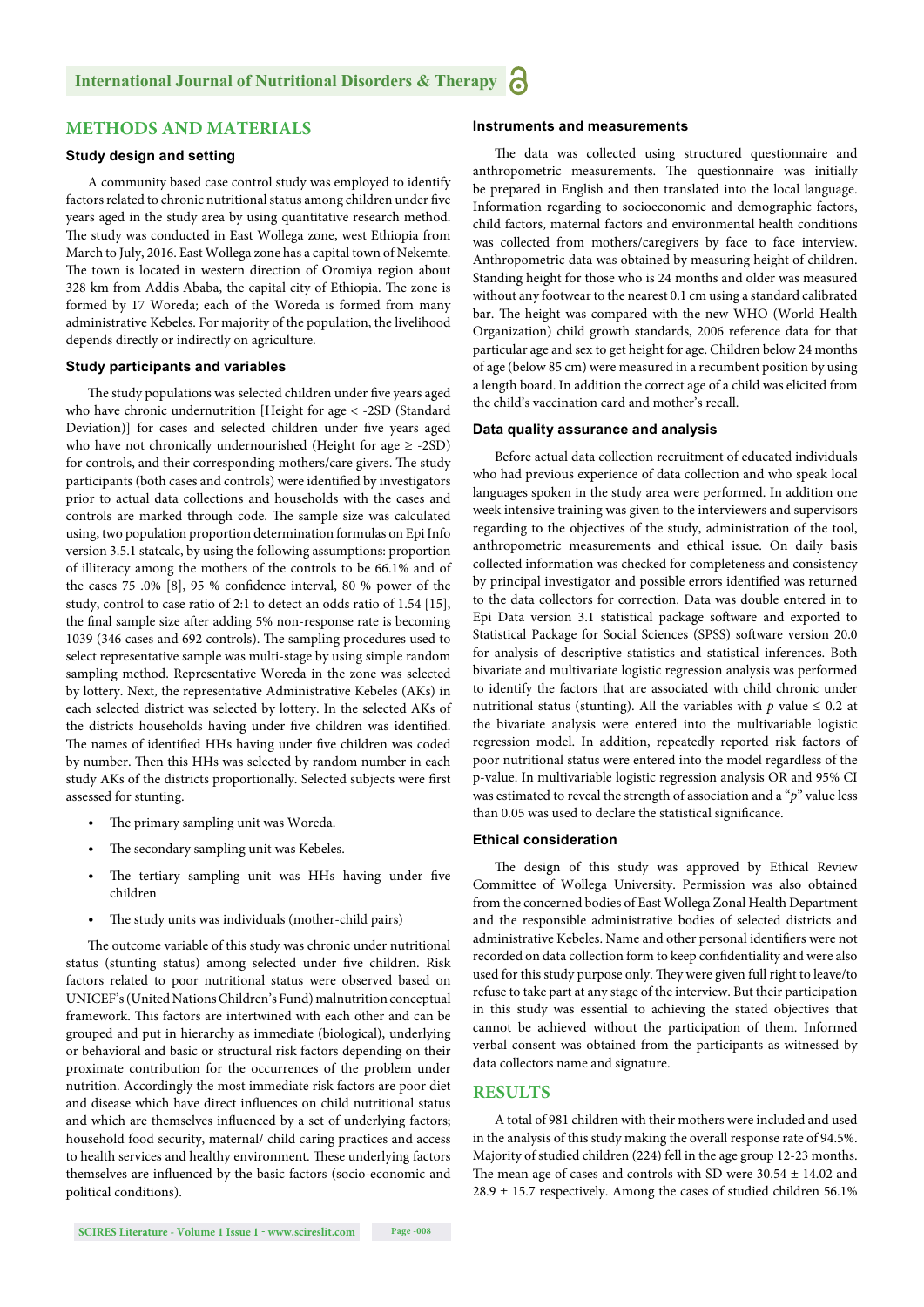were male and 43.9% were female. About 41.4% of mothers and 31.8% of fathers were illiterate. Illiterate mothers and fathers among cases were lower compared in controls. Almost equal proportion of mothers of cases (71.4%) and controls (70.1%) were housewife. About 67.6% of fathers of cases and 75.1% of fathers of controls were farmers. About 82% of study participants are Oromo in ethnicity (Table 1). About 86 HHs are headed by female and the average family size is 4.7 persons with  $\pm$  1.64 SD and 29.1% of HHs had more than five family sizes. About 22% of HHs had 2 under five year children and 10 HHs had 3 under five year children. Majority of the study participants were living in houses having corrugated iron sheet roof and earthen floor (Table 2). Among the frequently reported problems in cases within 2 weeks preceding the study the higher proportion (47%) were diarrhea followed by fever (34%). For about 41% of studied cases the sources of drinking water were unprotected. Almost equal proportion of cases (52%) and controls (54%) had history of no colostrum feeding. Similarly for almost equal proportion of cases (84%) and controls (81%) the time of initiation of complementary foods were by the age of 4-6 months (Table 3).

#### **Factors associated with stunting**

In bivariate logistic regression analysis male children  $(COR = 1.3$ 95%CI = 1.009, 1.708),  $5<sup>th</sup>$  and above birth (COR = 1.68 95%CI = 1.15, 2.47), narrow birth interval (  $<$  24 months) (COR = 4.69 95%CI = 1.61, 13.66), children of mothers with no ANC follow up ( $COR =$ 1.8 95%CI = 1.14, 2.93), bottle feeding (COR = 1.81 95%CI = 1.098, 2.98), hand feeding (COR = 1.64 95%CI = 1.012, 2.64), breast feeding for less than 2 years (COR =  $1.66$  95%CI =  $1.115$ , 2.48), children with diarrhea (COR = 1.38 95%CI = 1.058, 1.796), children in female headed HHs (COR = 1.76 95%CI = 1.13, 2.75), HHs having more than one under five children (COR =  $1.4995\%$ CI =  $1.094$ , 2.014), children of fathers having occupation other than farmer ( $COR = 1.45$ ) 95%CI = 1.08, 1.93), children of HHs having relatively lower monthly income (COR = 1.35 95%CI = 1.016, 1.798) and lack of possession of agricultural land ( $COR = 1.4595\% CI = 1.089, 1.93$ ) were more likely to be chronically undernourished. On the other hand the occurrence of stunting was about 59% less likely among children aged 6-11 months compared to those older children. The odds of stunting was about 34% less likely in those children who currently breast feed compared

| <b>Variables</b>                                 | <b>Coding categories</b> | Cases (%)                                                                                                                                                                                                                                                                                      | Controls (%)    | Total $(\%)$      |
|--------------------------------------------------|--------------------------|------------------------------------------------------------------------------------------------------------------------------------------------------------------------------------------------------------------------------------------------------------------------------------------------|-----------------|-------------------|
|                                                  | Male                     | 194 (56.1%)                                                                                                                                                                                                                                                                                    | 313 (49.3%)     | 507 (51.7%)       |
| Sex of children (n = 981)                        | Female                   | 152 (43.9%)                                                                                                                                                                                                                                                                                    | 322 (50.7%)     | 474 (48.3%)       |
|                                                  | $6 - 11$                 | 25 (7.2%)                                                                                                                                                                                                                                                                                      | 106 (16.7%)     | 131 (13.4%)       |
| Age of children $(n = 979)$                      | $12 - 23$                | 90 (26.0%)                                                                                                                                                                                                                                                                                     | 134 (21.2%)     | 224 (22.9%)       |
|                                                  | $24 - 35$                | 81 (23.4%)                                                                                                                                                                                                                                                                                     | 121 (19.1%)     | 202 (20.6%)       |
|                                                  | $36 - 47$                | 73 (21.1%)                                                                                                                                                                                                                                                                                     | 138 (21.8%)     | 211 (21.6%)       |
|                                                  | $48 - 59$                | 77 (22.3%)                                                                                                                                                                                                                                                                                     | 134 (21.2%)     | 211 (21.6%)       |
|                                                  | Mean age ± SD            | $30.54 \pm 14.02$                                                                                                                                                                                                                                                                              | $28.9 \pm 15.7$ | $29.49 \pm 15.14$ |
|                                                  | $\mathbf{1}$             | 107 (30.9%)                                                                                                                                                                                                                                                                                    | 227 (35.7%)     | 334 (34.0%)       |
| Birth order ( $n = 981$ )                        | $2 - 4$                  | 166 (48.0%)                                                                                                                                                                                                                                                                                    | 316 (49.8%)     | 482 (49.1%)       |
|                                                  | > 5                      | 73 (21.1%)                                                                                                                                                                                                                                                                                     | 92 (14.5%)      | 165 (16.8%)       |
|                                                  | No previous birth        | 107 (30.9%)                                                                                                                                                                                                                                                                                    | 227 (35.7%)     | 334 (34.0%)       |
| Birth interval ( $n = 981$ )                     | < 24 months              | 51(14.7%)                                                                                                                                                                                                                                                                                      | 70 (11.0%)      | 121(12.3%)        |
|                                                  | $>$ = 24 months          | 188 (54.3%)                                                                                                                                                                                                                                                                                    | 338 (53.2%)     | 526 (53.6%)       |
|                                                  | Large                    | 82 (24.6%)                                                                                                                                                                                                                                                                                     | 151 (24.2%)     | 233 (24.3%)       |
| Perceived size of baby at birth ( $n = 957$ )    | Average                  | 178 (53.3%)                                                                                                                                                                                                                                                                                    | 364 (58.4%)     | 542 (56.6%)       |
|                                                  | Small                    | 74 (22.2%)                                                                                                                                                                                                                                                                                     | 108 (17.3%)     | 182 (19.0%)       |
|                                                  | < 18 years               | 134 (38.7%)                                                                                                                                                                                                                                                                                    | 240 (37.8%)     | 374 (38.1%)       |
| Mothers age at first birth ( $n = 981$ )         | $>$ = 18 years           | 212 (61.3%)                                                                                                                                                                                                                                                                                    | 395 (62.2%)     | 607 (61.9%)       |
|                                                  | < 18 years               |                                                                                                                                                                                                                                                                                                |                 | 43 (4.4%)         |
|                                                  | 18 - 24 years            |                                                                                                                                                                                                                                                                                                |                 | 434 (44.2%)       |
| Mother age at birth of index child ( $n = 981$ ) | 25 - 31 years            |                                                                                                                                                                                                                                                                                                |                 | 353 (36.0%)       |
|                                                  | $>$ = 32 years           |                                                                                                                                                                                                                                                                                                |                 | 151 (15.4%)       |
|                                                  | Married                  |                                                                                                                                                                                                                                                                                                |                 | 922 (94.0%)       |
| Current marital status (n = 981)                 | Others*                  |                                                                                                                                                                                                                                                                                                |                 | 59 (6.0%)         |
|                                                  | Illiterate               |                                                                                                                                                                                                                                                                                                |                 | 406 (41.4%)       |
| Maternal education status ( $n = 981$ )          | Literate                 | 13 (3.8%)<br>30 (4.7%)<br>148 (42.8%)<br>286 (45.0%)<br>120 (34.7%)<br>233 (36.7%)<br>65 (18.8%)<br>86 (13.5%)<br>324 (93.6%)<br>598 (94.2%)<br>22 (6.4%)<br>37 (5.8%)<br>138 (39.9%)<br>268 (42.2%)<br>208 (60.1%)<br>367 (57.8%)<br>104 (30.1%)<br>208 (32.8%)<br>242 (69.9%)<br>427 (67.2%) | 575 (58.6%)     |                   |
|                                                  | Illiterate               |                                                                                                                                                                                                                                                                                                |                 | 312 (31.8%)       |
| Paternal education status (n = 981)              | Literate                 |                                                                                                                                                                                                                                                                                                |                 | 669 (68.2%)       |
|                                                  | Housewife                | 247 (71.4%)                                                                                                                                                                                                                                                                                    | 445 (70.1%)     | 692 (70.5%)       |
| Mother's occupation ( $n = 981$ )                | Working mothers          | 99 (28.6%)                                                                                                                                                                                                                                                                                     | 190 (29.9%)     | 289 (29.5%)       |
|                                                  | farmers                  | 234 (67.6%)                                                                                                                                                                                                                                                                                    | 477 (75.1%)     | 711 (72.5%)       |
| Mother's husband occupation ( $n = 981$ )        | Others**                 | 112 (32.4%)                                                                                                                                                                                                                                                                                    | 158 (24.9%)     | 270 (27.5%)       |
|                                                  | Oromo                    | 286 (82.7%)                                                                                                                                                                                                                                                                                    | 514 (80.9%)     | 800 (81.5%)       |
| Ethnicity ( $n = 981$ )                          | Amhara                   | 49 (14.2%)                                                                                                                                                                                                                                                                                     | 98 (15.4%)      | 147 (15.0%)       |
|                                                  | Others***                | $11(3.2\%)$                                                                                                                                                                                                                                                                                    | 23 (3.6%)       | 34 (3.5%)         |
|                                                  | Orthodox                 | 151 (43.6%)                                                                                                                                                                                                                                                                                    | 285 (44.9%)     | 436 (44.4%)       |
|                                                  | Protestant               | 117 (33.8%0                                                                                                                                                                                                                                                                                    | 189 (29.8%)     | 306 (31.2%)       |
| Religion ( $n = 981$ )                           | Muslim                   | 78 (22.5%)                                                                                                                                                                                                                                                                                     | 161 (25.4%)     | 239 (24.4%)       |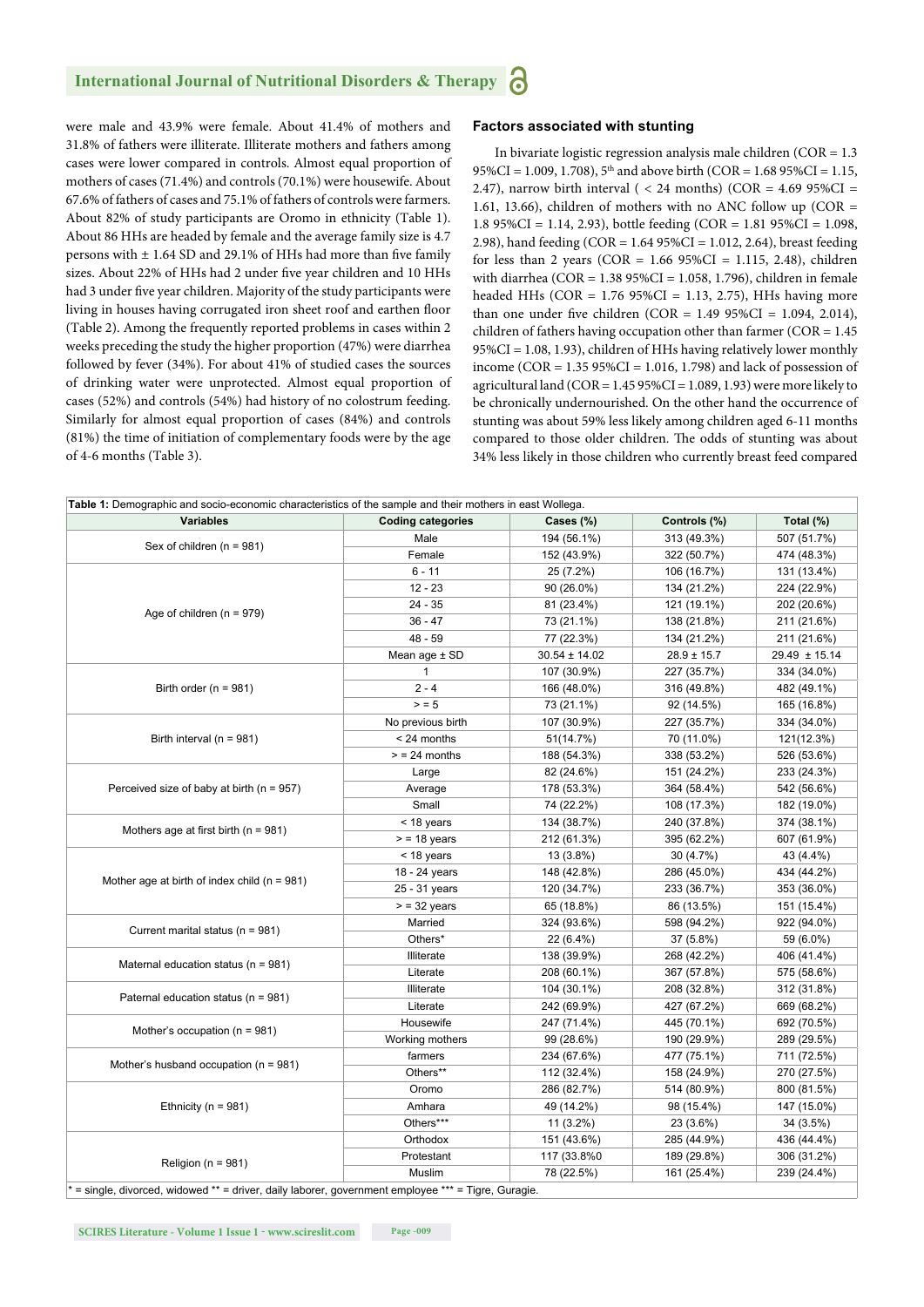| <b>Variables</b>                                         | <b>Coding categories</b> | Cases (%)   | Controls (%) | Total (%)   |
|----------------------------------------------------------|--------------------------|-------------|--------------|-------------|
| Household head $(n = 981)$                               | Mothers                  | 41 (11.8%)  | 45 (7.1%)    | 86 (8.8%)   |
|                                                          | Fathers                  | 305 (88.2%) | 590 (92.9%)  | 895 (91.2%) |
| Family size in a HH ( $n = 981$ )                        | $2 - 5$                  | 242 (69.9%) | 454 (71.5%)  | 696 (70.9%) |
|                                                          | > 5                      | 104 (30.1%) | 181 (28.5%)  | 285 (29.1%) |
| Number of $<$ 5 children in a HH (n = 981)               |                          | 251 (72.5%) | 506 (79.7%)  | 757 (77.2%) |
|                                                          | $2 - 3$                  | 95 (27.5%)  | 129 (20.3%)  | 224 (22.8%) |
| Material of roof of the house $(n = 981)$                | Thatched                 | 89 (25.7%)  | 151 (23.8%)  | 240 (24.5%) |
|                                                          | Corrugated iron sheet    | 257 (74.3%) | 484 (76.2%)  | 741 (75.5%) |
|                                                          | Earthen/soil             | 289 (83.5%) | 497 (78.3%)  | 786 (80.1%) |
| Material of floor of the house $(n = 981)$               | Cemented                 | 52 (15.0%)  | 130 (20.5%)  | 182 (18.6%) |
|                                                          | Wooden                   | $5(1.4\%)$  | $8(1.3\%)$   | 13 (1.3%)   |
|                                                          | Yes                      | 324 (93.6%) | 602 (94.8%)  | 926 (94.4%) |
| Presence of windows ( $n = 981$ )                        | No                       | 22 (6.4%)   | $33(5.2\%)$  | 55 (5.6%)   |
|                                                          | Inside living room       | 44 (12.7%)  | 62 (9.8%)    | 106 (10.8%) |
| Kitchen site ( $n = 980$ )                               | Separate                 | 302 (87.3%) | 572 (90.2%)  | 874 (89.2%) |
| Monthly HH income (in ETB, $n = 884$ )                   | $= 1600$                 | 126 (40.5%) | 192 (33.5%)  | 318 (36.0%) |
|                                                          | >1600                    | 185 (59.5%) | 381 (66.5%)  | 566 (64.0%) |
| Decision making on<br>utilization of money ( $n = 980$ ) | Wife                     | 39 (11.3%)  | 50 (7.9%)    | 89 (9.1%)   |
|                                                          | Husband                  | 144 (41.6%) | 282 (44.5%)  | 426 (43.5%) |
|                                                          | Both jointly             | 163 (47.1%) | 302 (47.6%)  | 465 (47.4%) |
|                                                          | No                       | 116 (33.5%) | 164 (25.8%)  | 280 (28.5%) |
| Ownership of agricultural land (n = 981)                 | Yes                      | 230 (66.5%) | 471 (74.2%)  | 701 (71.5%) |

to those under five children who currently not breast feed. The odds of stunting was 67.5% lower among children who started additional foods by the age of 4-6 months and 77.5% lower in those children who started by the age of 7-12 months compared to those who started by the age of  $<$  4 months. The occurrence of stunting was about 46% less likely in those children of HHs who dispose waste through burning, 46.6% less likely in those HHs who dispose through composting and about 42% less likely in those HHs who dispose through collecting in pit compared to those who dispose through open field (Table 4). In this study multivariate logistic regression analysis showed sex of children, birth order, birth interval, methods complementary feeding, duration of breast feeding, diarrhea, ownership of agricultural land and waste disposal methods were strongly significantly associated with the occurrence of stunting. The odds of stunting in male children were about 2.5 times higher (AOR =  $2.45895\%$ CI = 1.52, 3.99) as compared to female counterparts. The risk of stunting among  $5<sup>th</sup>$ and above birth order children were 1.71 times higher (AOR = 1.707 95%CI = 1.02, 2.857) compared to 1<sup>st</sup> born children. The occurrence of stunting were about 5 times higher in those studied children with narrow birth interval (AOR = 4.69 95%CI = 1.613, 13.66) and 2.4 times higher in those children with 2 and above years birth interval (AOR = 2.424 95%CI 1.246, 4.71) compared to those children with no previous birth. The odds of stunting were about 2.4 times higher in those children whose mother uses hand (AOR =  $2.39\,95\%$ CI = 1.226, 4.67) and cup (AOR = 2.367 95%CI = 1.04, 5.38) for feeding additional foods and about 2.5 times higher in those children whose mother uses bottle ( $AOR = 2.49$  95%  $CI = 1.312, 4.725$ ) for feeding compared to those who uses spoon for feeding. Children who had breast feed for less than 2 years were 2.2 times at increased risk of stunting  $(AOR = 2.15 95\%CI = 1.249, 3.707)$  than those who breast feed for 2 and above years. Children with compliant of diarrhea within 2 weeks of the study were 2.4 times at increased risk of stunting (AOR  $= 2.44 95\% CI = 1.42, 4.19$  compared with those with no diarrheal compliant. The odds of stunting was about 2 times higher in those children of HHs with no ownership of agricultural land (AOR = 1.698 95%CI = 1.035, 2.785) compared to those who had agricultural land. Children of HHs who dispose waste through burning, composting and in pit respectively were 51.8% (AOR = .482 95%CI = .228, 1.021), 60.1% (AOR = .399 95%CI = .223, .711) and 46.6% (AOR = .534 95%CI = .288, .99) less likely to be stunted compared to those who dispose through open field (Table 4).

## **DISCUSSIONS**

In this study among the demographic and socioeconomic factors; being male children, higher birth order, narrow birth interval and lack of ownership of agricultural land is strongly leading to chronic under nutritional status of children.

The odds of stunting were significantly higher in male children than female counterparts which are consistent with previous studies [19-21]. This may be attributed to diseased status during the study period. While conducting this study compliant of diarrhea, fever, malaria and typhoid were more prevalent in male children. The current study showed, 5<sup>th</sup> and above birth order children were at significantly increased risk of stunting compared to 1<sup>st</sup> born children. The finding is supported by previous study conducted elsewhere [22]. This could be explained by the fact that, those HHs with high birth order of studied children may have large family size where distribution of resources including foods and child health care is reduced. In addition cultural practice in Ethiopia in general and in the study area in particular revealed more care and attention is given for the 1<sup>st</sup> born children. The finding of this study revealed the risk of stunting were significantly higher among those studied children born to mothers after an interval of less than 24 months of his or her older children compared to those born after an interval of greater and equal to 24 months of his or her older children. The finding is consistent with previous local large scale studies [23]. This could be explained by occurrence of pregnancy in less than two years after previous birth impacts recovery of nutritional and health status of mothers that leads to low birth weight newborn. Low birth weight infant may be at risk of experiencing growth failure during childhood and adulthood and may impact the next generation. The higher occurrence of narrow birth interval in the study area may suggest that the community had lower income as higher socioeconomic status may be related with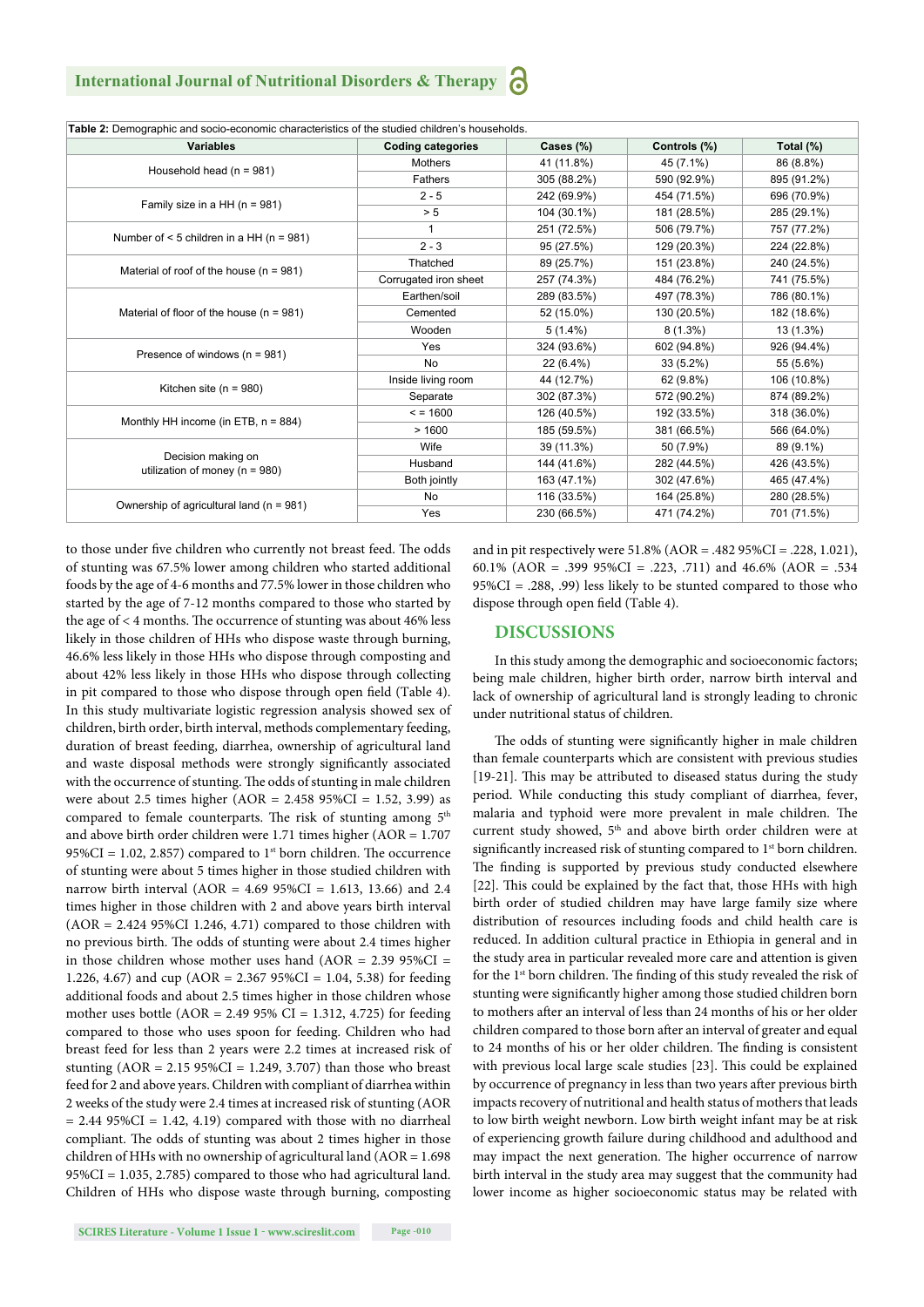# **International Journal of Nutritional Disorders & Therapy**

| <b>Variables</b>                                   | <b>Coding categories</b>         | Cases (%)   | Controls (%) | Total (%)   |
|----------------------------------------------------|----------------------------------|-------------|--------------|-------------|
| Diarrhea, preceding 2wks (n = 981)                 | Yes                              | 164 (47.4%) | 251 (39.5%)  | 415 (42.3%) |
|                                                    | No                               | 182 (52.6%) | 384 (60.5%)  | 566 (57.7%) |
| Fever, preceding 2wks (n = 870)                    | Yes                              | 107 (34.2%) | 182 (32.7%)  | 289 (33.2%) |
|                                                    | No                               | 206 (65.8%) | 375 (67.3%)  | 581 (66.8%) |
| Respiratory diseases, preceding 2wks (n<br>$= 870$ | Yes                              | 52 (16.6%)  | 80 (14.4%)   | 132 (15.2%) |
|                                                    | <b>No</b>                        | 261 (83.4%) | 477 (85.6%)  | 738 (84.8%) |
| Immunization status ( $n = 981$ )                  | Immunized                        | 292 (84.4%) | 548 (86.3%)  | 840 (85.6%) |
|                                                    | Not immunized                    | 54 (15.6%)  | 87 (13.7%)   | 141 (14.4%) |
| Sources of drinking water ( $n = 981$ )            | Unprotected sources <sup>1</sup> | 141 (40.8%) | 282 (44.4%)  | 423 (43.1%) |
|                                                    | Protected sources <sup>2</sup>   | 205 (59.2%) | 353 (55.6%)  | 558 (56.9%) |
| Presence of latrine ( $n = 979$ )                  | <b>No</b>                        | 106 (30.7%) | 195 (30.8%)  | 301 (30.7%) |
|                                                    | Private pit/wooden slab          | 198 (57.4%) | 364 (57.4%)  | 562 (57.4%) |
|                                                    | Private pit/cement slab          | 41 (11.9%)  | 75 (11.8%)   | 116 (11.8%) |
|                                                    | <b>Burning</b>                   | 78 (22.5%)  | 153 (24.1%)  | 231 (23.5%) |
| Waste disposal methods ( $n = 981$ )               | Composting                       | 162 (46.8%) | 319 (50.2%)  | 481 (49.0%) |
|                                                    | In pit                           | 67 (19.4%)  | 122 (19.2%)  | 189 (19.3%) |
|                                                    | Open field disposal              | 39 (11.3%)  | 41 (6.5%)    | 80 (8.2%)   |
|                                                    | No ANC follow up                 | 37 (10.7%)  | 39 (6.1%)    | 76 (7.7%)   |
| Antenatal clinic visits (index child, $n = 981$ )  | Had ANC follow up                | 309 (89.3%) | 596 (93.9%)  | 905 (92.3%) |
| Pre-lacteal feeding practices ( $n = 981$ )        | No                               | 243 (70.2%) | 423 (66.6%)  | 666 (67.9%) |
|                                                    | Yes                              | 103 (29.8%) | 212 (33.4%)  | 315 (32.1%) |
| Colostrum feeding ( $n = 981$ )                    | No                               | 179 (51.7%) | 340 (53.5%)  | 519 (52.9%) |
|                                                    | Yes                              | 167 (48.3%) | 295 (46.5%)  | 462 (47.1%) |
| Currently BF (n= 981)                              | > 4 times                        | 102 (29.5%) | 190 (29.9%)  | 292 (29.8%) |
|                                                    | $1 - 4$ times                    | 145 (41.9%) | 307 (48.3%)  | 452 (46.1%) |
|                                                    | Not currently BF                 | 99 (28.6%)  | 138 (21.7%)  | 237 (24.2%) |
|                                                    | $< 4$ months                     | 9(3.3%)     | $5(1.0\%)$   | 14 (1.8%)   |
| Age initiated for $CF$ (n = 760)                   | $4 - 6$ months                   | 229 (83.6%) | 392 (80.7%)  | 621 (81.7%) |
|                                                    | $7 - 12$ months                  | 36 (13.1%)  | 89 (18.3%)   | 125 (16.4%) |
|                                                    | Cup                              | 85 (31.2%)  | 159 (32.7%)  | 244 (32.2%) |
| Methods of $CF (n = 758)$                          | <b>Bottle</b>                    | 69 (25.4%)  | 101 (20.8%)  | 170 (22.4%) |
|                                                    | Hand                             | 84 (30.9%)  | 136 (28.0%)  | 220 (29.0%) |
|                                                    | Spoon                            | 34 (12.5%)  | 90 (18.5%)   | 124 (16.4%) |
| Duration of BF ( $n = 560$ )                       | < 24 months                      | 59 (28.9%)  | 70 (19.7%)   |             |
|                                                    |                                  |             |              | 129 (23.0%) |
| Presence of feeding practices during illness       | $>$ = 24 months                  | 145 (71.1%) | 286 (80.3%)  | 431 (77.0%) |
|                                                    | No                               | 159 (46.0%) | 260 (40.9%)  | 419 (42.7%) |
| $(n = 981)$                                        | Yes                              | 187 (54.0%) | 375 (59.1%)  | 562 (57.3%) |
| Hand wash during preparation and feeding           | Using water only                 | 74 (21.6%)  | 129 (20.9%)  | 203 (21.2%) |
| of child and herself $(n = 959)$                   | Using soap sometimes             | 267 (77.8%) | 483 (78.4%)  | 750 (78.2%) |
|                                                    | No wash                          | $2(0.6\%)$  | $4(0.6\%)$   | $6(0.6\%)$  |

possibility of getting improved healthcare and feeding practices as well as greater purchasing power to family planning services. Lack of ownership of agricultural land significantly increases the risk of stunting, which is supported by previous studies conducted elsewhere [11]. Livelihoods of people of most of the HHs in rural areas of Ethiopia in general and in the study area in particular are depends on agriculture or cultivation of crops. Therefore land is one of the key inputs for cultivation of crops. In other words, children of HHs with farmland ownership might have higher income which is used for better living condition. In the present study, among health and health related factors and infant and young child feeding practices; open field waste disposal, diarrhea, short duration of breast feeding and mothers utilization of bottle and hand for feeding of additional foods were strong predictors of chronic undernutrition in children. Children of HHs which dispose wastes through open field were at increased risk of stunting. Open field waste disposal is the cause of poor environmental sanitation and personal hygiene. When the growing children are exposed to open field wastes, they may ingest high amount of pathogens like bacteria, virus, fungi or parasites

through ingestion of fingers or household materials in the oral cavity which leads to infection of intestine. This impacts nutritional status of children by; decreased appetite, reduced nutrient absorption and increased nutrient loss. Thus hygienic toilets, access to clean water and proper hand washing are key actions that need to be implemented in the study area to curb the problem of stunting. The association between diarrhea and undernutrition is two way. That is diarrhea can cause and become consequences of undernutrition. The present study revealed children with diarrhea were at significantly increased risk of stunting compared to those without diarrhea. The finding is in line with previous studies  $[14,16,21]$ . This could be attributed to children with diarrhea may have reduced dietary intake, poor absorption of nutrients and increased nutrient disposal. Moreover children with undernutrition could have diminished immunity which intern leads to infection including diarrhea. Breast feeding helps to ensure normal health of children as it provides the right balance of nutrients. The present study come with breast feeding for less than 24 months significantly increases the risk of stunting. This could be due to lack of essential nutrients and antibodies gained from the breast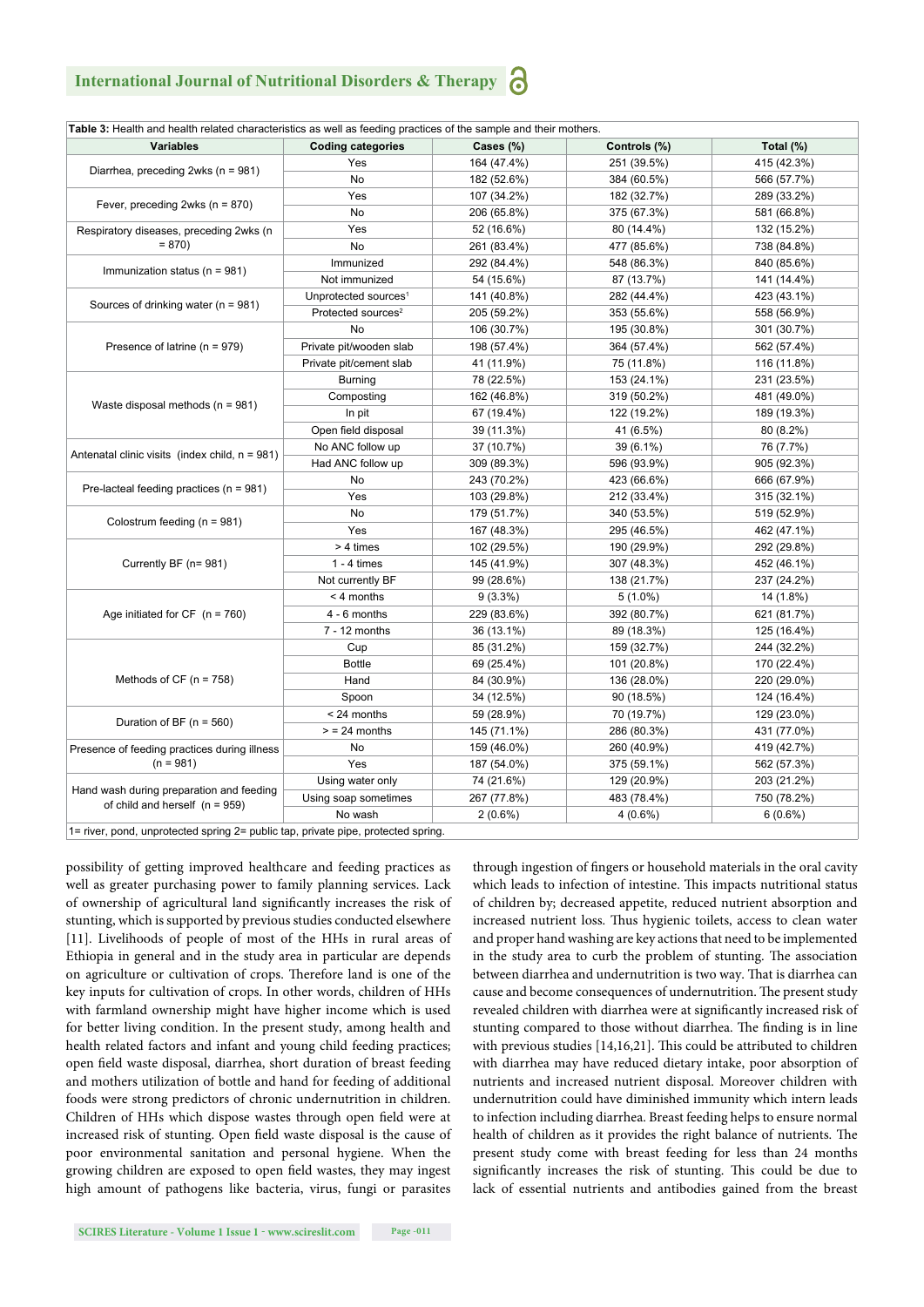# **International Journal of Nutritional Disorders & Therapy**

milk. Antibodies obtained from the breast feeding protect against different diseases mainly diarrhea and respiratory infections which leads to diminished appetite and thereby decreased intake of foods. In addition in the presence of short duration of breast feeding there is poor psychomotor, emotional and social development of the child due to inadequate skin to skin contact between the mother and the child. That is skin to skin contact encouraged by breast feeding offer the chance for babies to develop greater emotional security and to enhance bonding. In contrary previous local study conducted elsewhere [14] reported prolonged duration of breast feeding significantly increases the risk of stunting. This may be attributed to inappropriate complementary feeding practices of the previous study area. That is time of initiation of complementary feeding among the previous children may be in older age. Thus to enhance good nutritional status of children both larger duration of breast feeding and appropriate complementary feeding is necessarily. Children of mothers who use bottle and hand for feeding of complementary foods were at significantly higher risk of stunting which is consistent with previous many local studies  $[12,14,17]$ . This could be attributed to high chance of contamination with pathogens and ingestion of microorganisms along with the food eaten which intern leads to infection and undernutrition. In the present study maternal educational status didn't show significant association with chronic nutritional status of children, which is in line with previous local study [13]. On the other hand the finding of this study is in contrary to the result of many other previous studies conducted elsewhere [12,19,21,22,24]. This study might have the following limitations. As the study was questionnaire based, questions that required a good memory were vulnerable to recall bias. In addition because of interview nature of the study, it could offer a chance for interviewer bias. Lastly, the study is predisposed to errors of anthropometric measurement that might lead to misclassification of children's nutritional status. However necessary efforts were made on study procedures which include, intensive training of research team, repeated measurement and close supervision of the data collectors during the field work to decrease anthropometric measurement errors. In addition efforts were made to get correct age of the children like looking of child's vaccination card or discharge delivery card and mother's recall. Mother's recall especially recall of illiterate mother was assisted by referring to local events.

## **CONCLUSIONS AND RECOMMENDATIONS**

Stunting was significantly associated with male sex, high birth order, narrow birth interval, lack of possession of agricultural land, poor sanitation, diarrhea, inappropriate IYCF (infant and young child feeding) practices like; short duration of breast feeding and mothers utilization of bottle and hand for feeding additional foods. Thus organized efforts aimed at improving sanitary condition and IYCF practices of the rural community is necessarily in order to tackle the problem of undernutrition in children. More over mothers needs to be encouraged to space births through use of family planning services.

## **DECLARATION**

#### **Ethical consideration**

The design of this study was approved by Ethical Review Committee of Wollega University. Permission was also obtained from the concerned bodies of East Wollega Zonal Health Department and the responsible administrative bodies of selected districts and administrative Kebeles. Name and other personal identifiers were not recorded on data collection form to keep confidentiality and were also used for this study purpose only. They were given full right to leave/to refuse to take part at any stage of the interview. But their participation in this study was essential to achieving the stated objectives that cannot be achieved without the participation of them. Informed verbal consent was obtained from the participants as witnessed by data collectors name and signature.

# **AUTHORS' CONTRIBUTION**

AT: principal investigator involved in conception and designing of the study, collection, entry, analysis, interpretation of the data, prepare the manuscript.

MC: involved in designing of the study, analysis and interpretation of data as well as manuscript preparation.

EA: involved in designing of the study, analysis and interpretation of data as well as manuscript preparation.

#### **ACKNOWLEDGEMENT**

We would like to thank Wollega University for giving us such opportunity in research work and financial support. Our appreciation also goes to the staffs of our college who supported us throughout the development of this research report.

#### **REFERENCES**

- 1. de Onis M, Monteiro C, Akre J, Clugston G. The worldwide magnitude of protein-energy malnutrition: an overview from the WHO global database on child growth. Bulletin of the World Health Organization. 1993; 71: 703-712. https://goo.gl/ZGmKLh
- 2. WHO. Physical status: the use and interpretation of anthropometry. Report of a WHO Expert Committee. World Health Organization. 1995; 854. https://goo.gl/4Tyxj5
- 3. UNICEF, World Bank, Levels & trends in child malnutrition: Unicef- WHO-The World Bank Joint Estimates. 2012. https://goo.gl/1dgqMC
- 4. UNDP: Children Malnutrition and Horizontal Inequalities in Sub-Saharan Africa. 2012. https://goo.gl/3PqL9N
- 5. Central Statistical Agency. Ethiopia Demographic and Health Survey 2011. Addis Ababa, E.I.I.C, Maryland, USA. 2012. https://goo.gl/n6q8Sy
- 6. Ethiopia Mini Demographic and Health Survey 2014. Central Statistical Agency. Addis Ababa, Ethiopia. 2014. https://goo.gl/2vGSSs
- 7. S.T.B.M. Trends and Issuesin Child Undernutrition. 2nd ed. Washington: DC: World Bank. 2006. https://goo.gl/psbuXB
- 8. Macro C.S.A.C.E.a.O. Ethiopia Demographic and Health Survey 2000. Addis Ababa, Ethiopia and Calverton, Maryland, USA: CSA and ORC Macro. 2001. https://goo.gl/VGvM1r
- 9. Ayenigbara GO. Malnutrition among children in the Sahel Region: causes, consequences and prevention. . International Journal of Nutrition and Food Sciences. 2013; 2: 116-121. https://goo.gl/hdgkTn
- 10. Blossner M, de O. Mercedes. Malnutrition: quantifying the health impact at national and local levels. Geneva, World Health Organization. (WHO Environmental Burden of Disease Series, No. 12). 2005. https://goo.gl/tS3PME
- 11. Tadiwos Zewdie DA. Determinants of child malnutrition: empirical evidence from Kombolcha District of Eastern Hararghe Zone, Ethiopia. Quarterly Journal of International Agriculture. 2013; 52: 357-372. https://goo.gl/DNsR4L
- 12. Solomon Demissie AW. Magnitude and Factors Associated with Malnutrition in Children 6-59 Months of Age in Pastoral Community of Dollo Ado District, Somali Region, Ethiopia. Science Journal of Public Health. 2013; 1: 175-183. https://goo.gl/rSRWby